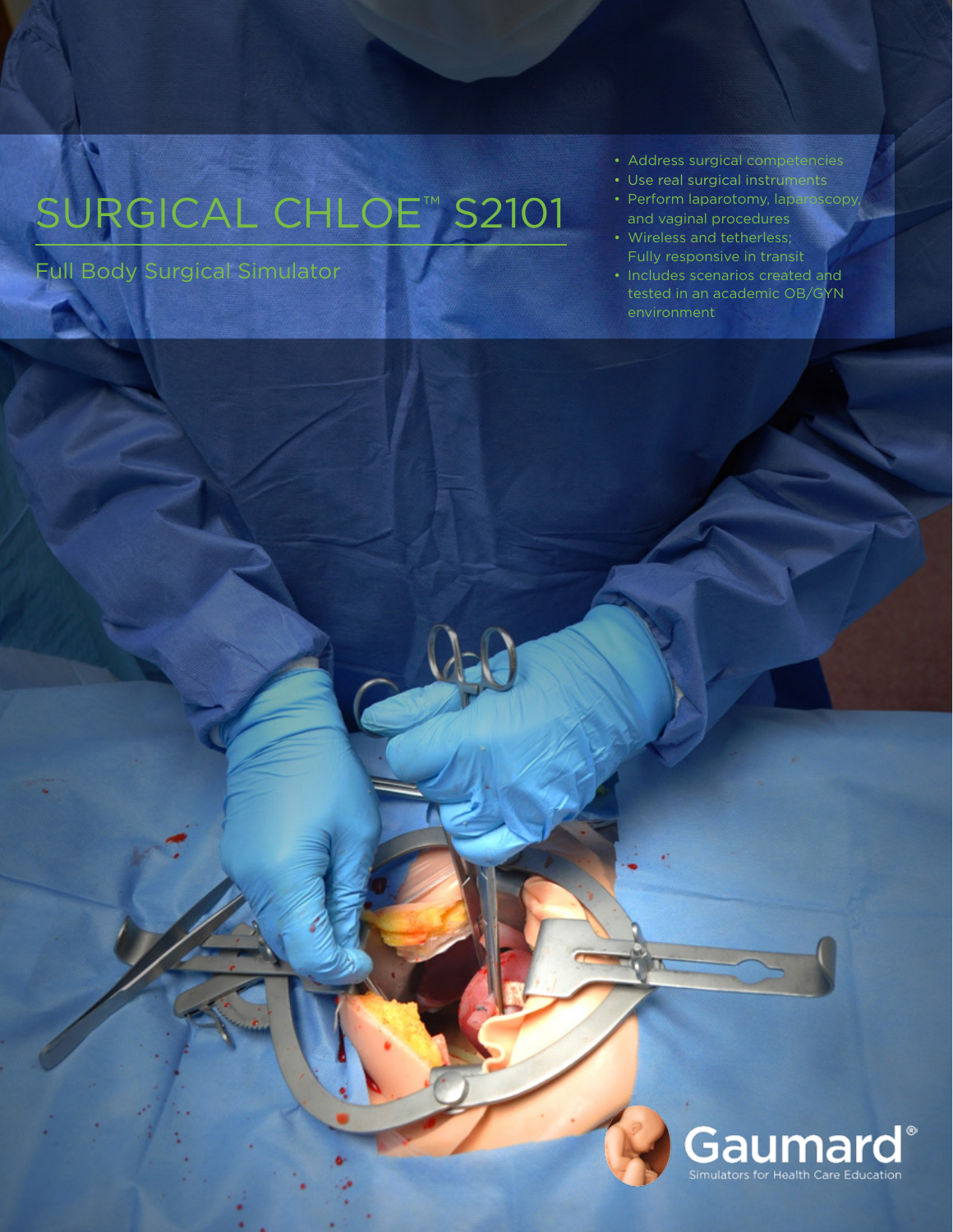



Normal Uterus with Ectopic Pregnancy and Uterus Hemorrhaging



Enlarged Uterus with Dermoid Cyst and Ectopic Pregnancy



Enlarged Fibroid Uterus with Endometrioma and Simple Cyst

#### O UNIQUE PATHOLOGIES COMMON FEATURES

Ectopic Pregnancy Normal-Size Uterus with hemorrhaging Dermoid Cyst Enlarged Uterus 1 2 3 4

## 5 Endometrioma





with Embedded Fibroids

Veins and Arteries **Ureters** Including Uterine and Ovarian

Bladder

Ovaries

Fallopian Tubes Peritoneum

Perineum<br>with integrated Vagina

Ligaments including round, uterosacral, infundibulopelvic, and cardinal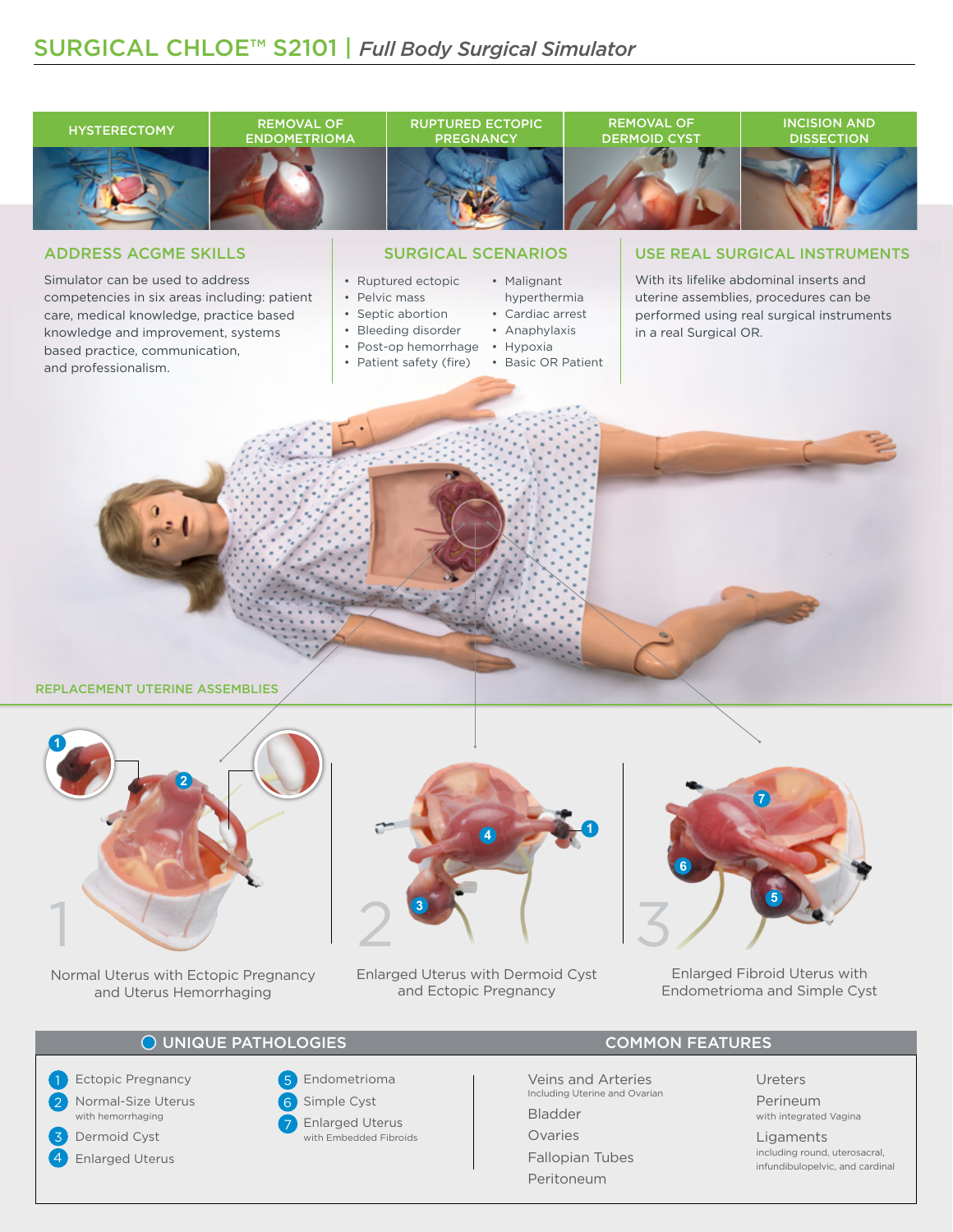

#### TRAIN FOR EVERYTHING FROM ASSESSMENT TO RECOVERY ROOM

Scenarios can cover an entire procedure, from patient presentation, to assessment, surgical management, and the recovery room.



BLEEDS WHEN CUT

Abdominal inserts and uterine assemblies incorporate simulated blood to allow realistic practice of hemostatic technique.



#### PRACTICE LAPAROTOMY, LAPAROSCOPY & VAGINAL PROCEDURES

Chloe allows caregivers to perform surgical interventions using all three procedures.



#### REPLACEABLE UTERINE ASSEMBLIES

Each assembly exhibits different complications, and allows surgical teams to carry out a variety of procedures.



#### ASSESS INDIVIDUAL & TEAM COMPETENCIES

Team-building scenarios can be performed for the development of Gynecologic Surgical Skills and Patient Safety.



BOWEL INSERT

For abdominal and laparoscopic procedures, the simulated bowel can be moved aside to provide access to the underlying uterine assembly.



#### CUT AND SUTURE LIKE REAL TISSUE

Multi-layer design representing the skin, subcutaneous, fascia, muscle, and peritoneum for maximum realism.



#### CPR + CIRCULATION

Detection and log of chest compression and ventilations, bilateral carotid, radial, and brachial pulses; heart sounds, and programmable blood pressure.



#### TABLET PC WITH UNI® SOFTWARE

Control the simulator wirelessly from the intuitively simple UNI® software. Sensors track actions of up to 6 participants' actions and changes in condition are time stamped and logged.



## SPEECH AND STREAMING VOICE

Be the voice of Chloe™ and hear caregiver responses. Create and store vocal responses or select from a pre-recorded vocal menu.

| the infation of 2                    | m to:  | lativate. Naversis and<br>E.K. fall als from taking patient to open        |
|--------------------------------------|--------|----------------------------------------------------------------------------|
| <b>Tor-Makewal I</b>                 | an int | E. Fresh Reason players an erse proces<br>Tehnelle, hashini est            |
| <b>Non-Indential A</b>               |        | <sup>[]</sup> Supportive therings including blood<br>lation to humanitime. |
| a ban Julianan                       |        | III tiny directory<br><b>Cape Annual Antion One</b>                        |
| <b>Patient Direct</b>                |        | <b>Hole Description</b><br>۰<br>٠                                          |
| <b>THE REGISTER</b>                  | 80.00  | <b>Retard day</b>                                                          |
| Web:                                 |        | 9100 Technique are note to nanke                                           |
| <b>Dendro DRT</b>                    |        | <b>BUILD A STATE OF DESCRIPTION</b>                                        |
| <b>Additional</b><br><b>ALL ROAD</b> |        | Car Arrest Atlant Dr.                                                      |
| ٠.<br>Pulled recovers                |        | . .<br>Hole Description                                                    |

#### SURGICAL AND GENERAL PATIENT SAFETY SCENARIOS

Train and assess teams in managing complications such as hemorrhage, malignant hyperthermia, and patient safety



#### ALL-IN-ONE WITH VIRTUAL MONITOR **SOFTWARE**

Customize the display, alarms, and configuration of the virtual vital sign monitor to mimic the real monitors in your facility. Update vitals and share images such as ultrasounds, CT scans, lab results all from the controller tablet.